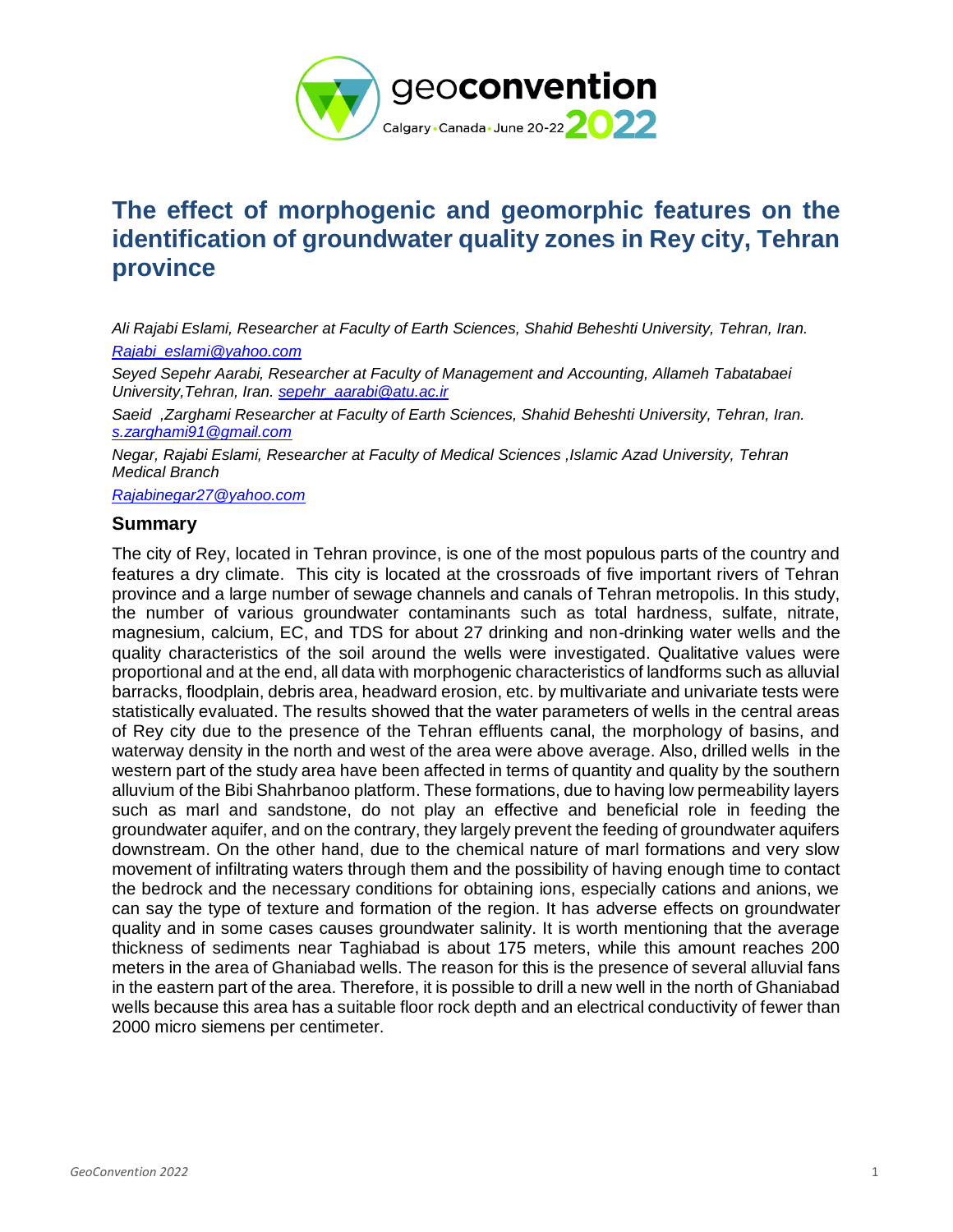



Figure number 1: Map of the study area Ray County, Iran

## **Theory / Method / Workflow**

The study area includes the central part of Rey city and is located at 51. 21 °E to 51. 32 °E longitude and, 35. 35 ° N to 35. 35 ° N latitude. This area consists of 20 towns and villages. The required flow of this area is supplied from groundwater sources and currently, the number of active wells is equal to 15 wells. There are also two wells in Mahmudabad village, which are responsible for supplying water to this village separately. To conduct research, the qualitative characteristics of 17 drinking water wells and about 10 non-drinking water wells were studied. The quality parameters of the studied water include total hardness, magnesium, calcium and sulfate, EC, TDS water nitrate, which has been received from the Water and Sewerage Organization and Iran Water Company. Also, the properties of soil quality parameters were obtained by Calcimetry, PH meter, EC meter, photometric film, spectrophotometer, and sulfate ion measuring device in a geomorphology laboratory. Then, the data correlation was calculated by parametric and nonparametric statistical tests as well as multivariate tests. To determine the effect of climatic factors, the long-term average monthly and annual rainfall and temperature in the synoptic station for 10 years were received from the Meteorological Organization and its correlation with groundwater changes in wet and drought periods was calculated by SPSS software. Finally, the morphogenic characteristics of the study area were identified by Landsat 8 and Sentinel 2 satellites in the optical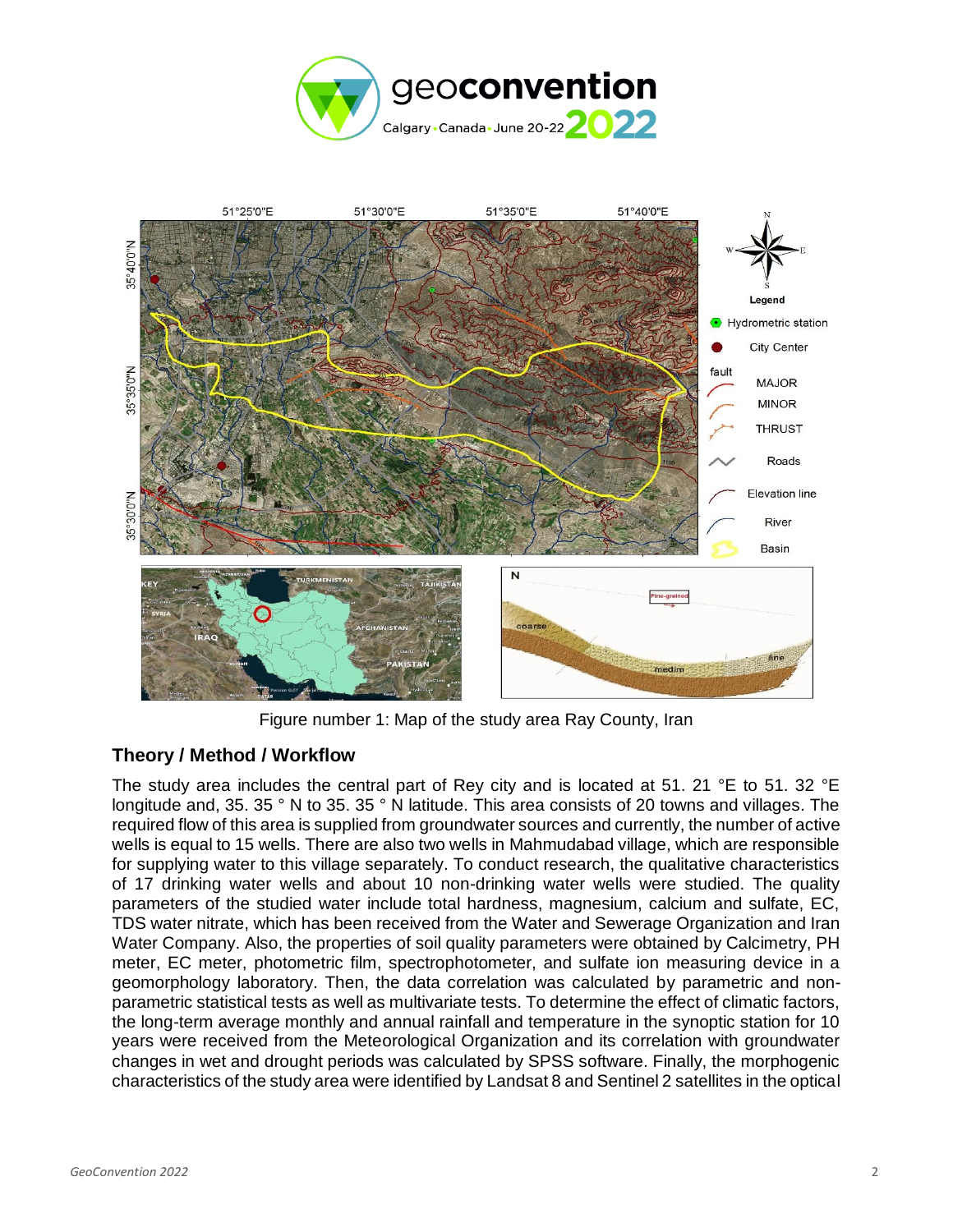

spectrum and were proportional to groundwater quality changes, and the suitable area for drilling new wells was identified by spatial patterns obtained from the indicators.

## **Results, Observations, Conclusions**

Based on the morphogenic characteristics obtained from satellite images and geological maps, it was determined that Bibi Shahrbanoo platform is located in the western zone of the study area. The platform is stratigraphically composed of dolomitic and marl limestones and extends to all western, eastern and southern flanks. Therefore, it can be said that drilled wells in the western part of this complex, such as Taghiabad wells, have been affected by the southern alluvium of this slope in terms of quantity and quality. The results showed that on average the nitrate status of well water was more than allowed. The reasons for this are the existence of Tehran effluents canal and the shape of the drainage network in the north and west of the area and the existence of agricultural lands in the center of the study area.

In general, in areas with low agricultural density, nitrate concentration is usually not high compared to areas with high agricultural density. Also, the concentration of some other parameters such as total hardness, magnesium, calcium, and sulfate is higher than the maximum of the world standard, which indicates that the water hardness in wells in this range is high. The presence of sediments and calcareous formations, especially on the southern slope of Bibi Shahrbanu Mountain, are among the factors that have increased water calcium and magnesium in wells in the city of Rey. This has especially increased the amount of calcium and magnesium in the water of western wells in the study area. In addition, the existence of residential and industrial centers such as cement and brick factories in the northeast of the region and the use of chemical fertilizers in the southern and eastern farms of Bibi Shahrbanu Mountain has increased the amount of groundwater sulfate. In general, it can be said that temporary hardness and permanent hardness are the quality characteristics of groundwater in this region.

## **Novel/Additive Information**

This study aimed to identify areas in the southern part of Tehran where new wells can be drilled. For this purpose, morphogenic characteristics and soil sedimentation patterns were used. As a result of this study, it was found that due to the presence of northern faults in the northern limestone structures of the region (Bibi Shahrbanu Mountain) and the recognition of the contact of the formation and alluvial layer, proper discharge is possible in the northern limestone structures (Bibi Shahrbanu Mountain), but to achieve it needs water purification equipment. It was also found that in the north of Islamabad wells, it is possible to drill a new well because this area has a suitable floor depth and electrical conductivity is less than 2000 micro siemens per centimeter, which seems to be the case if the well is completely drilled (drilling to the bottom stone). The flow rate should be increased to at least 20 liters per second. Also, to eliminate water hardness and nitrate, the use of a water treatment package and two-network or construction of a separate system to supply drinking water to villages, especially in the area of western wells, the study area is recommended.

#### **Acknowledgements**

#### **References**

1-Ayodele, O.S, (2012), "Geology and Groundwater Quality Assessment of IDO/OSI Area, Southwestern Nigeria". Volume 2, No 5, pages 60-76.